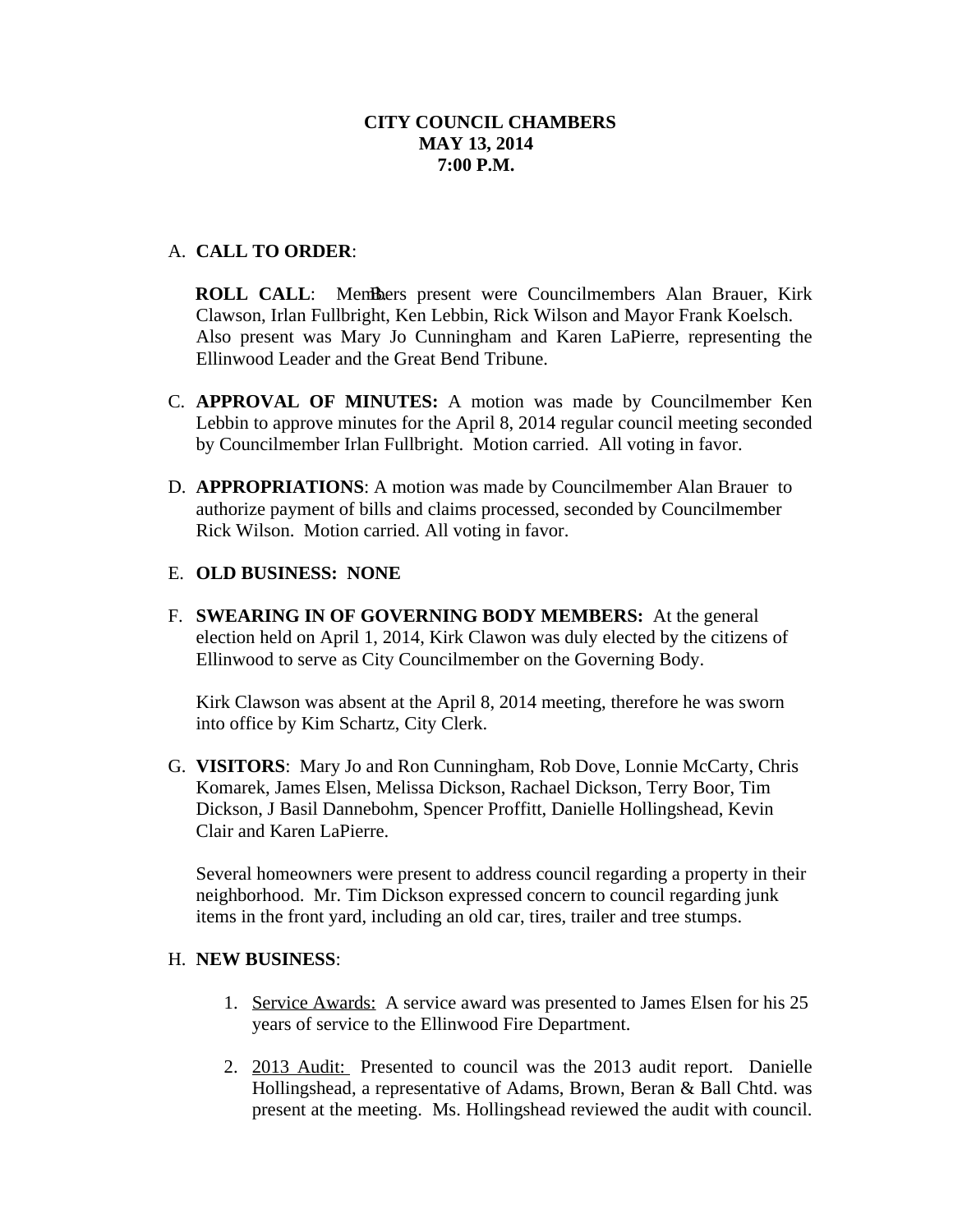A motion was made by Councilmember Irlan Fullbright to accept the 2013 audit report as presented, seconded by Councilmember Rick Wilson. Motion carried. All voting in favor.

3. Chamber of Commerce AHF Request: J. Basil Dannebohm, representing the Ellinwood Chamber of Commerce was present to request use of city facilities for the After Harvest Festival on July 17<sup>th</sup> through July 19<sup>th</sup>. Facilities requested include the practice football field, swimming pool, City Park, Wolf Park, Wolf Pond and the city streets for the 5K run. Mr. Dannebohm explained the site for the Thursday night entertainment has not yet been determined because of the potential size of the audience. It will either be held at the City Park, or Wolf Park and he also inquired as to blocking off Main Street on Thursday night between 2<sup>nd</sup> and 3<sup>rd</sup> Street if the event is held at Wolf Park. Mr. Dannebohm also requested the blocking of 2<sup>nd</sup> Street from the alley to Main Street until 4:00 p.m. on Saturday for the tractor pull.

A motion was made by Councilmember Rick Wilson to approve the use of the city facilities as requested above and approve the Thursday night entertainment either at Wolf Park or the City Park, seconded by Councilmember Kirk Clawson. Motion carried. All voting in favor.

4. Main Street Water Line: Chris McCord plans to install a sprinkler system in the Wolf Hotel. To provide sufficient water pressure, a new service line needs to be installed. There are two water main feeds available. One is on the west side of Main Street which requires cutting the street and laying the line and the other is south of the highway and the hotel and would involve boring the highway and dealing with multiple sewer issues.

A motion was made by Councilmember Irlan Fullbright to approve the crossing at Main Street to install the new service line, seconded by Councilmember Ken Lebbin. Motion carried. All voting in favor.

5. Waste Tire Collection Point: Councilmember Lebbin has suggested the city provide a drop off point for collection of old tires. There will be a per tire cost to the city based on the size of the tire. After some discussion, it was decided to limit the tires to passenger car and light truck tires only, without rims and for the site to be available for a limited time. Also discussed was providing large commercial dumpsters for Ellinwood residents to dispose of unwanted household items to assist in spring cleanup efforts.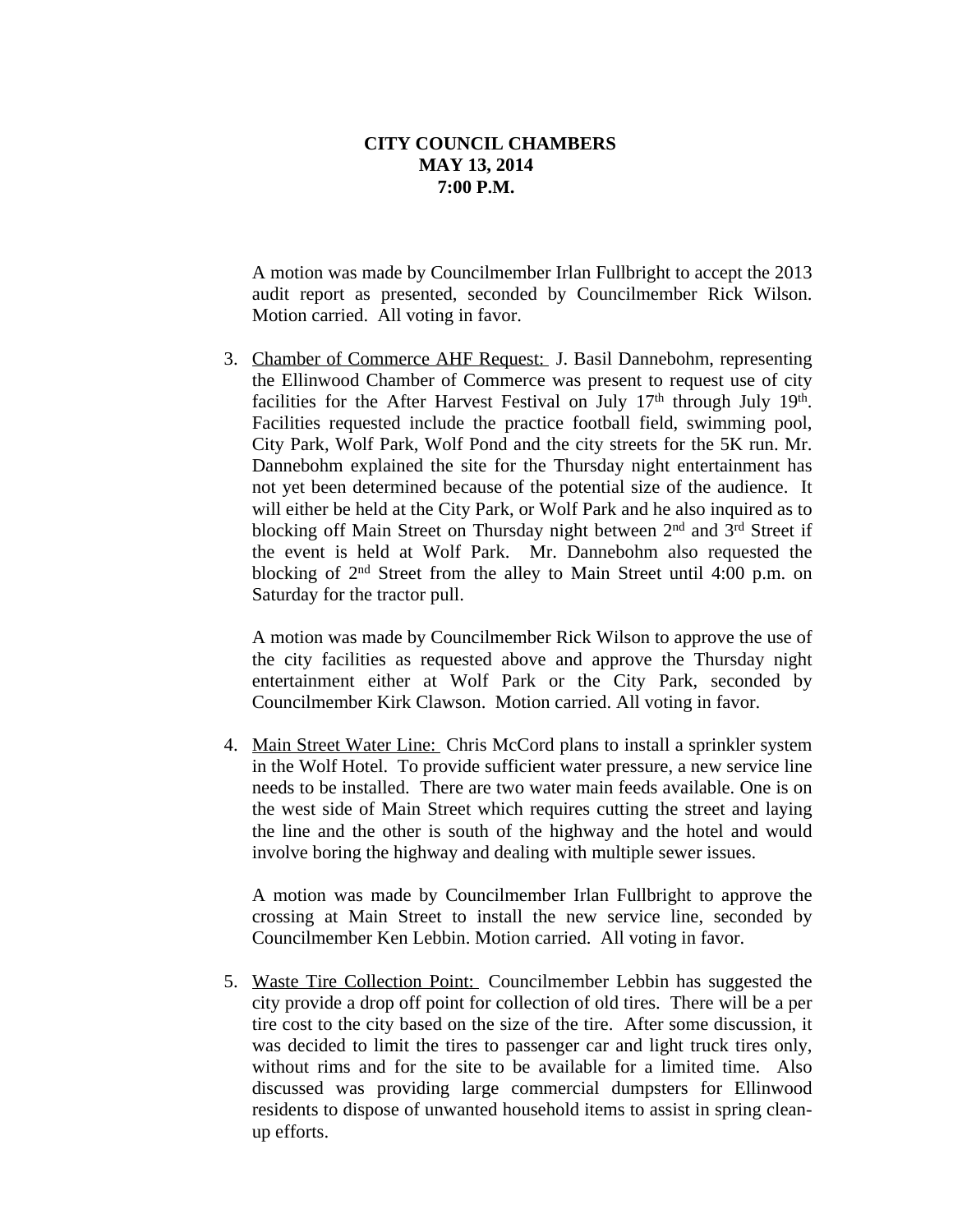A motion was made by Councilmember Irlan Fullbright to approve the waste tire collection point and the commercial dumpsters for unwanted household items, with the placement to be at a designated area near the city shop and to make this available to Ellinwood residents only from May 31st through June 15th with no hazardous materials allowed. Motion seconded by councilmember Rick Wilson. Motion carried. All voting in favor.

6. Fireworks Display: The past several years the City has joined with other community members to provide a fireworks display for the community and surrounding area. Donations are received from local businesses and individuals to help defray the costs to the City.

A motion was made by Councilmember Kirk Clawson to approve the 4<sup>th</sup> of July fireworks display to be held at the football practice field between July 3<sup>rd</sup> and July 5<sup>th</sup>, with the exact date to still be determined. Motion seconded by Councilmember Irlan Fullbright. Motion carried. All voting in favor.

7. Cereal Malt Beverage License Application for After Harvest Festival: Presented to council was an application for a cereal malt beverage license, submitted by the Kansas Sidewinders MC for operation of a beverage tent at the After Harvest Festival. The duration of the special event permit has not been finalized yet, therefore staff recommended that the application be approved beginning Thursday, July 17th at 6:00 p.m. and continuing until midnight on July 19<sup>th</sup>.

A motion was made by Councilmember Rick Wilson to approve the cereal malt beverage application for operation of a beverage tent by the Kansas Sidewinders MC at the After Harvest Festival for Thursday July 17th beginning at 6:00 p.m. through midnight on Saturday, July19th. Motion seconded by Councilmember Kirk Clawson. Motion carried. All voting in favor.

8. Executive Session: An executive session is requested for discussion of acquisition of real estate. A motion was made by Councilmember Lebbin to adjourn into executive session for 20 (twenty) minutes for discussion of acquisition of real estate and that the council meeting will reconvene in the council chambers, seconded by Councilmember Irlan Fullbright. Motion carried. All voting in favor. The governing body recessed into executive session at 9:00 p.m.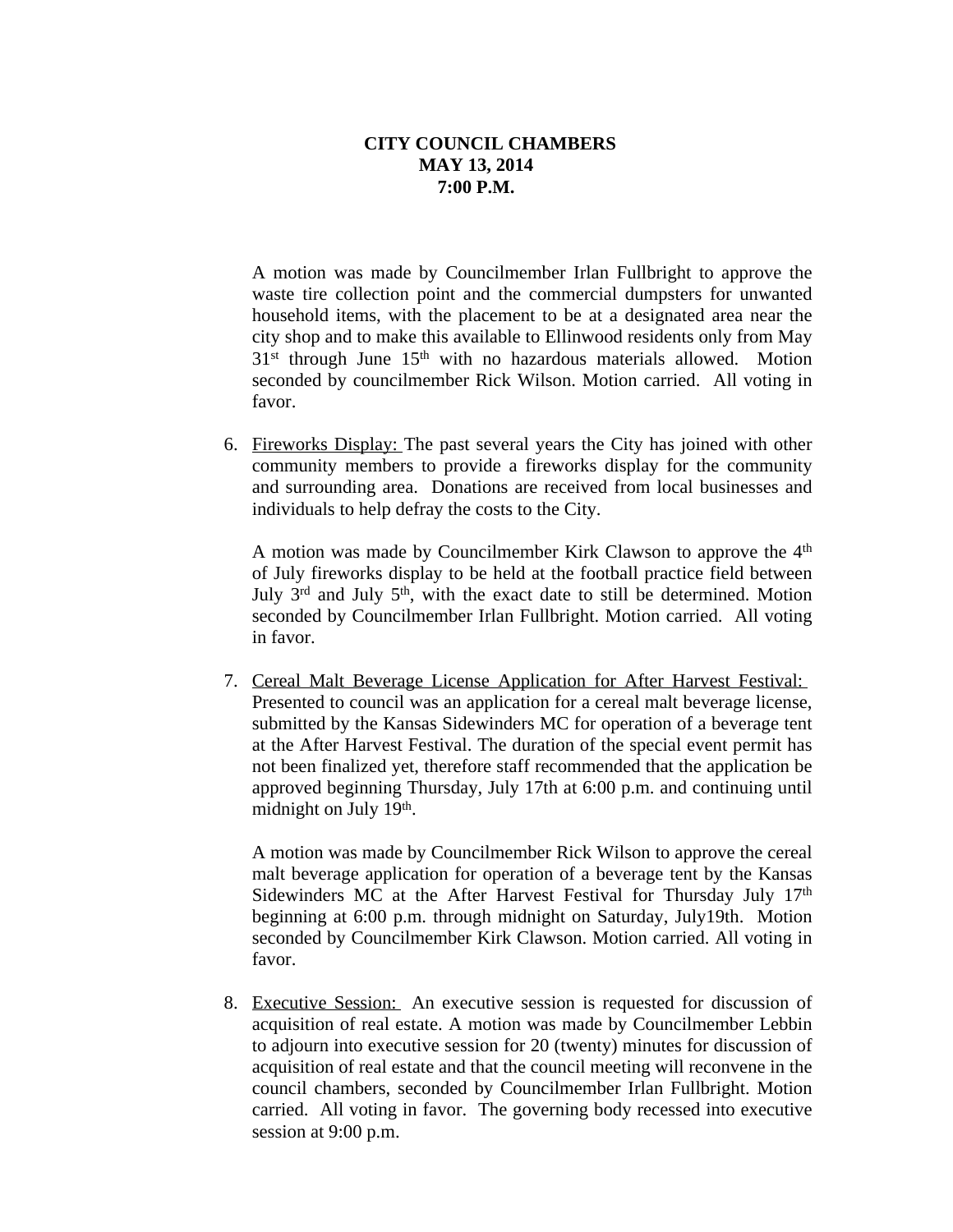Meeting reconvened into regular session at 9:20 p.m. A motion was made by Councilmember Kirk Clawson to adjourn into executive session for an additional 20 (twenty) minutes for discussion of acquisition of real estate and that the council meeting will reconvene in the council chambers, seconded by Councilmember Rick Wilson. Motion carried. All voting in favor. The governing body recessed into executive session at 9:20 p.m.

Meeting reconvened into regular session at 9:40 p.m. No action taken.

An executive session is requested for discussion of attorney client privilege and proprietary business data. A motion was made by Councilmember Kirk Clawson to adjourn into executive session for 15 (fifteen) minutes for discussion of attorney client privilege and proprietary business data and that the council meeting will reconvene in the council chambers, seconded by Councilmember Rick Wilson. Motion carried. All voting in favor. The governing body recessed into executive session at 9:45 p.m.

Meeting reconvened into regular session at 10:00 p.m. No action taken.

#### **REPORTS**:

- 1. Municipal Court Report: Presented to Council was the Municipal Court Report for April, 2014.
- 2. Utilities Production Report: Presented to Council was the Utilities Production Report.
- 3. Staff Reports:
	- a) Staff reported H & B Communications will begin installation of high optic fiber lines. They will offer bundled services for cable television, internet and land line phone service. The estimated project time is 18 months.
	- b) Staff reported city crews have been working at the pool. The asbestos has been removed from the buildings on Main Street. Staff reported the work on the forestry truck for the fire department has been completed. Also the shale on the south ballfields will need to be replaced at the end of the summer.
	- c) Staff attended a Hazard Mitigation Meeting in St. John.